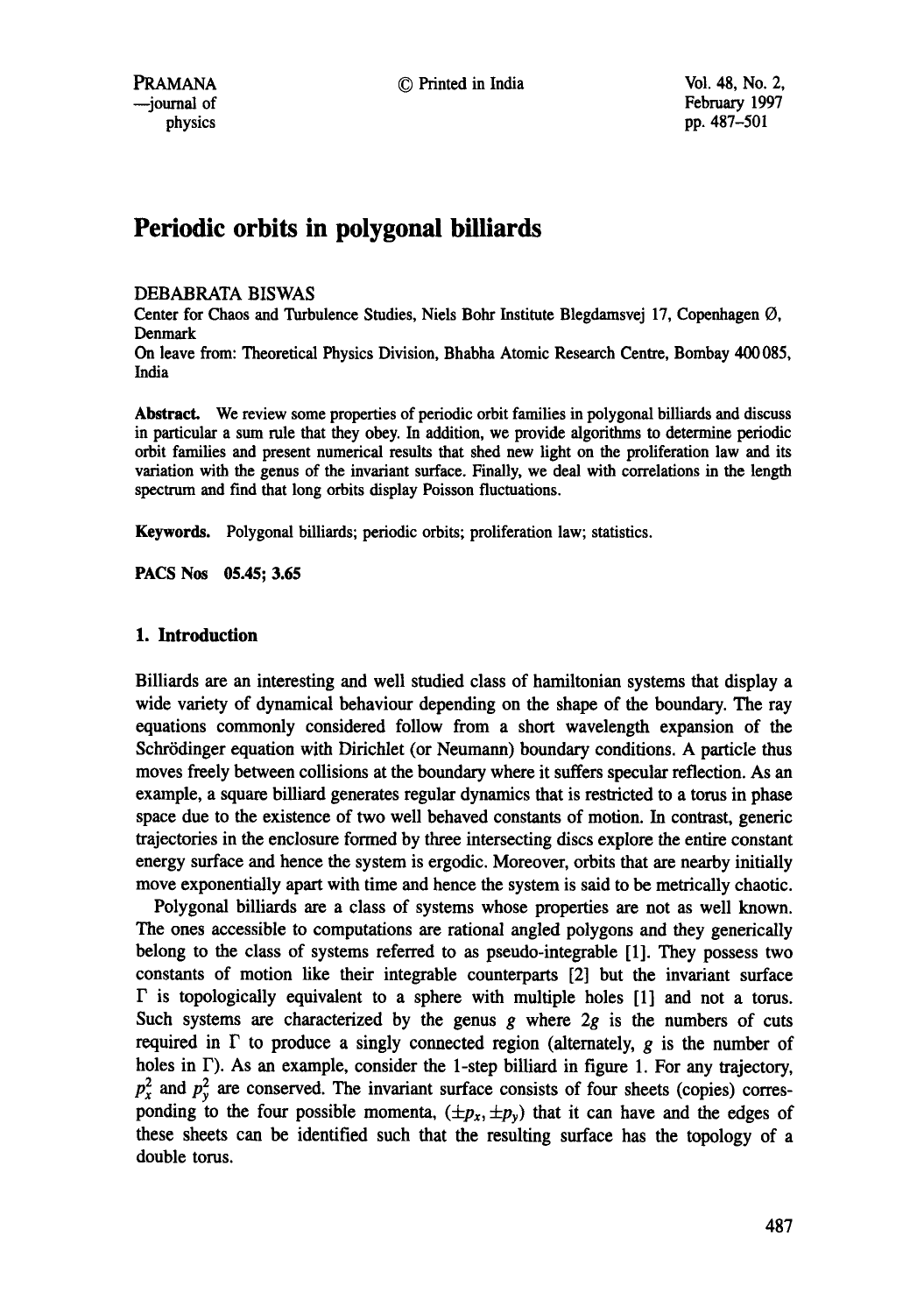

**Figure 1.** The 1, 2 and 3-step billiards are pseudo-integrable due to the  $3\pi/2$ internal angles. The 1-step billiard (bottom) is also referred to as the L-shaped billiard in the text.

The classical dynamics no longer has the simplicity of an integrable system where a transformation to *action and angle* co-ordinates enables one to solve the global evolution equations on a toms. On the other hand, the dynamics is non-chaotic with the only interesting feature occurring at the singular vertex with internal angle  $3\pi/2$ . Here, families of parallel rays split and traverse different paths, a fact that limits the extent of periodic orbit families. This is in contrast to integrable billiards (and to the  $\pi/2$ internal angles in figure 1) where families of rays do not see the vertex and continue smoothly.

We shall focus here on the periodic orbits of such systems for they form the skeleton on which generic classical motion is built. They are also the central objects of modem semiclassical theories [3] which provide a duality between the quantum spectrum and the classical length and stabilities of periodic orbits. In polygonal billiards, primitive periodic orbits can typically be classified under two categories depending on whether they suffer even or odd number of bounces at the boundary. In both cases however, the linearized flow is marginally unstable since the Jacobian matrix, *Jp,* connecting the transverse components  $(u_{\perp}(t + T_p) = J_p u_{\perp}(t)$  where  $u_{\perp} = (q_{\perp}, p_{\perp})^T$  and  $T_p$  is the time period of the orbit) has unit eigenvalues. However, when the number of reflections,  $n_p$ , at the boundary is even, the orbit occurs in a 1-parameter family while it is isolated when  $n_p$  is odd. This follows from the fact that the left (right) neighbourhood of an orbit becomes the right (left) neighbourhood on reflection so that an initial neighbourhood can never overlap with itself after odd number of reflections [1].

> *Pramana - J. Phys.,* **Vol. 48, No. 2, February 1997 (Part lI) Special issue on "Nonlinearity & Chaos in the Physical Sciences"**

488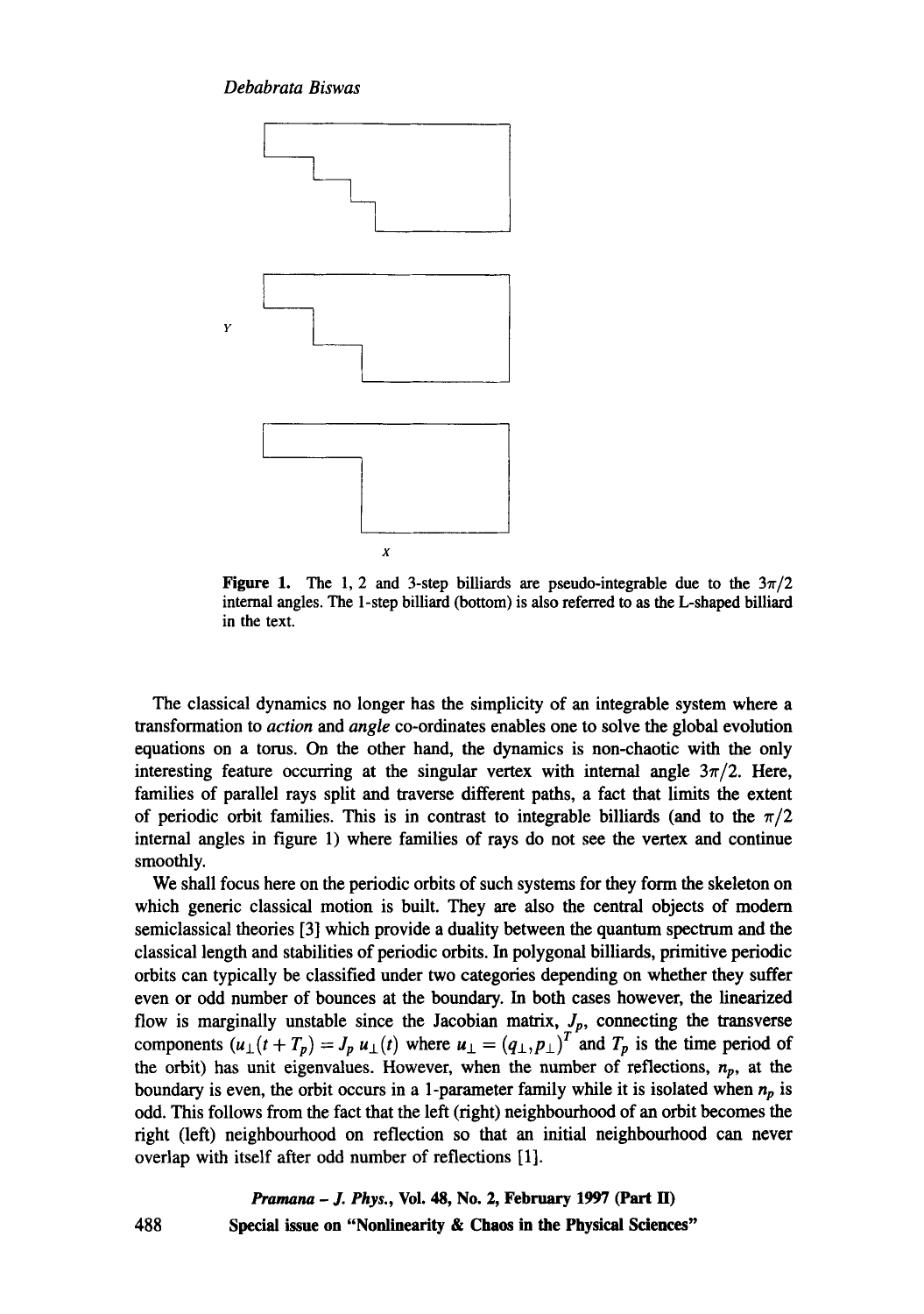

Figure 2. An example of a periodic orbit in the 3-step billiard. Note that adjacent parallel rays are also periodic so that a family of periodic orbits exists. Its extent is limited by the  $3\pi/2$  vertices.

While isolated orbits are important and need to be incorporated in any complete *periodic orbit theory,* a family of identical orbits has greater weight and such families proliferate faster than isolated orbits [4]. Besides, in a number of cases including the Lshaped billiard of figure 1, isolated periodic orbits are altogether absent since the initial and fmal momenta coincide only if the orbit undergoes even number of reflections. For this reason, we shall consider families of periodic orbits in this article (see figure 2 for an example).

Not much is however known about the manner in which they are organized and the few mathematical results that exist [4] concern the asymptotic properties of their proliferation rate. For a sub-class of rational polygons where the vertices and edges lie on an integrable lattice (the so called almost-integrable systems [4]), these asymptotic results are exact. It is known for example that the number of periodic orbit families,  $N(l)$ , increases quadratically with length, l, as  $l \rightarrow \infty$ . For general rational polygons, rigorous results show that  $c_1 l^2 \le N(l) \le c_2 l^2$  for sufficiently large values of *l* [4, 5] while in case of a regular polygon  $P_n$  with *n* sides, it is known that  $N(l) \simeq c_n l^2 / A$  [6] where  $c_n$  is a number theoretic constant and A denotes the area of  $P_n$ . Very little is known however about other aspects such as the sum rules obeyed by periodic orbit families in contrast to the limiting cases of integrable and chaotic behaviour where these have been well studied. Besides, it is desirable to learn about the variation of the proliferation rate as a function of the genus for this should tell us about the transition to chaos in polygonal approximations of chaotic billiards [7, 8].

We shall concern ourselves primarily with a basic sum rule obeyed by periodic orbits arising from the conservation of probability. This leads to the proliferation law,  $N(l) = \pi b_0 l^2 / \langle a(l) \rangle$  where  $b_0$  is a constant. The quantity  $\langle a(l) \rangle$  is the average area occupied by all families of periodic orbits with length less than  $l$  and is not a constant unlike integrable billiards. We provide here the some numerical results on how  $\langle a(l) \rangle$ changes with the length of the orbits and the genus of the invariant surface. While this does not allow us to make quantitative predictions, the qualitative behaviour sheds new light on the proliferation law for short orbits and its variation with the genus, g of the invariant surface.

Finally, we shall also study correlations in the length spectrum of periodic orbits. The numerical results provided here are the first of its kind for generic pseudo-integrable billiards and corroborate theoretical predictions provided earlier [9].

The organization of this paper is as follows. In  $\S 2$ , we provide the basic sum rule and the proliferation law in pseudo-integrable systems. In  $\S$ 3, we discuss algorithms to determine periodic orbit families in generic situations. This is followed by a numerical

> *Pramana - J. Phys.,* **Voi. 48, No. 2, February 1997 (Part H) Special issue on "Nonlinearity & Chaos in the Physical Sciences"** 489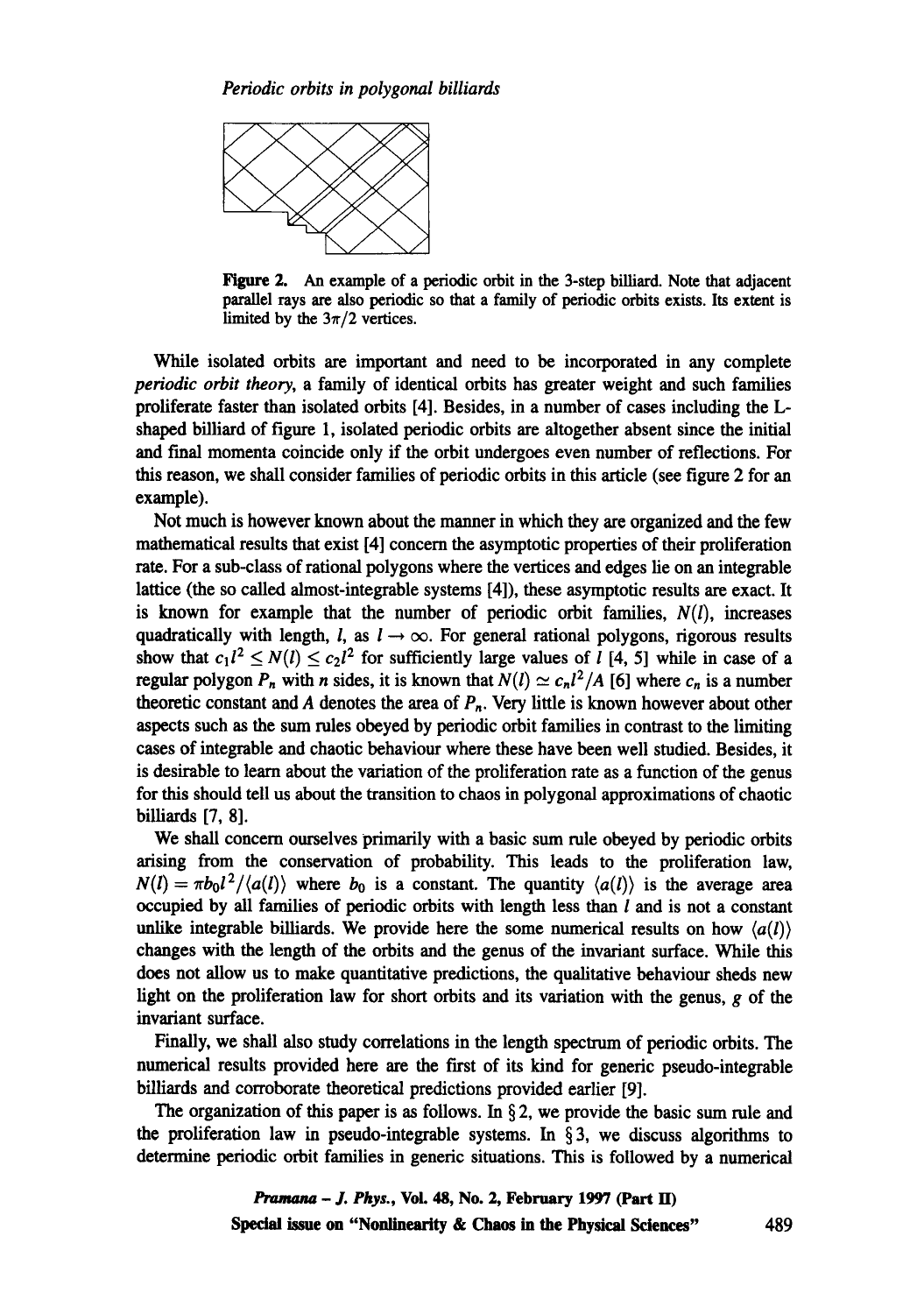demonstration of the results obtained in § 2 as well an exploration of the *area law.*  Correlations are discussed in  $\S 5$  together with numerical results. Our main conclusions are summarized in § 6.

### **2. The basic sum rule**

The manner in which periodic orbits organize themselves in closed systems is strongly linked to the existence of sum rules arising from conservation laws. For example, the fact that a particle never escapes implies that for chaotic systems [10, 11]

$$
\left\langle \sum_{p} \sum_{r=1}^{\infty} \frac{T_p \delta(t - rT_p)}{|\det(\mathbf{1} - \mathbf{J}_p^{\prime})|} \right\rangle = 1 \tag{1}
$$

where the summation over p refers to all primitive periodic orbits,  $T_p$  is time period,  $J_p$  is the stability matrix evaluated on the orbit and the symbol  $\langle \cdot \rangle$  denotes the average value of the expression on the left. Since the periodic orbits are unstable and isolated,  $|\det(\mathbf{1}-\mathbf{J}_p')| \simeq e^{\lambda_p r T_p}$ , where  $\lambda_p$  is the Lyapunov exponent of the orbit. The exponential proliferation of orbits is thus implicit in (1).

A transparent derivation of (1) follows from the classical evolution operator

$$
L^{t} \circ \phi(\mathbf{x}) = \int d\mathbf{y} \delta(\mathbf{x} - \mathbf{f}^{t}(\mathbf{y})) \phi(\mathbf{y})
$$
 (2)

where L<sup>t</sup> governs the evolution of densities  $\phi(\mathbf{x})$ ,  $\mathbf{x} = (\mathbf{q}, \mathbf{p})$  and  $\mathbf{f}^t$  refers to the flow in the full phase space. We denote by  $\Lambda_n(t)$  the eigenvalue corresponding to an eigenfunction  $\phi_n(x)$  such that  $L^t \circ \phi_n(x) = \Lambda_n(t) \phi_n(x)$ . The semi-group property,  $L^{t_1} \circ L^{t_2} = L^{t_1+t_2}$ , for continuous time implies that the eigenvalues  $\{\Lambda_n(t)\}\$ are of the form  $\{e^{\lambda_n t}\}\$ . Further, for hamiltonian flows, (2) implies that there exists a unit eigenvalue corresponding to a uniform density so that  $\lambda_0 = 0$ . For strongly hyperbolic systems,  $\lambda_n = -\alpha_n + i\beta_n, n > 1$  with a negative real part implying that

$$
\operatorname{Tr} L^{t} = 1 + \sum_{n} \exp\{-\alpha_{n}t + i\beta_{n}t\}.
$$
 (3)

Equation (1) is thus a restatement of (3) with the trace expressed in terms of periodic orbit stabilities and time periods.

For polygonal billiards, appropriate modifications are necessary to take account of the fact that the flow is restricted to an invariant surface that is two dimensional. Further, since classical considerations do not always yield the spectrum  $\{\lambda_n(t)\}\)$ , we shall take resort to the semiclassical trace formula which involves periodic orbit sums similar to the kind that we shall encounter in the classical case.

Before considering the more general case of pseudo-integrable billiards, we first introduce the appropriate *classical* evolution operator for integrable systems. This is easily defined as

$$
L^{t} \circ \phi(\theta_1, \theta_2) = \int d\theta_1' d\theta_2' \; \delta(\theta_1 - \theta_1'') \delta(\theta_2 - \theta_2'') \; \phi(\theta_1', \theta_2')
$$
 (4)

where  $\theta_1$  and  $\theta_2$  are the angular coordinates on the torus and evolve in time as  $\theta_i^i = \omega_i (I_1, I_2) t + \theta_i$  with  $\omega_i = \partial H(I_1, I_2) / \partial I_i$  and  $I_i = (1/2\pi) \oint_{\Gamma_i} p \cdot dq$ . Here  $\Gamma_i$ ,  $i = 1, 2$ 

*Pramana - J. Phys.,* **Voi. 48, No. 2, February 1997 (Part I/)** 

**490 Special issue on "Nonlinearity & Chaos in the Physical Sciences"**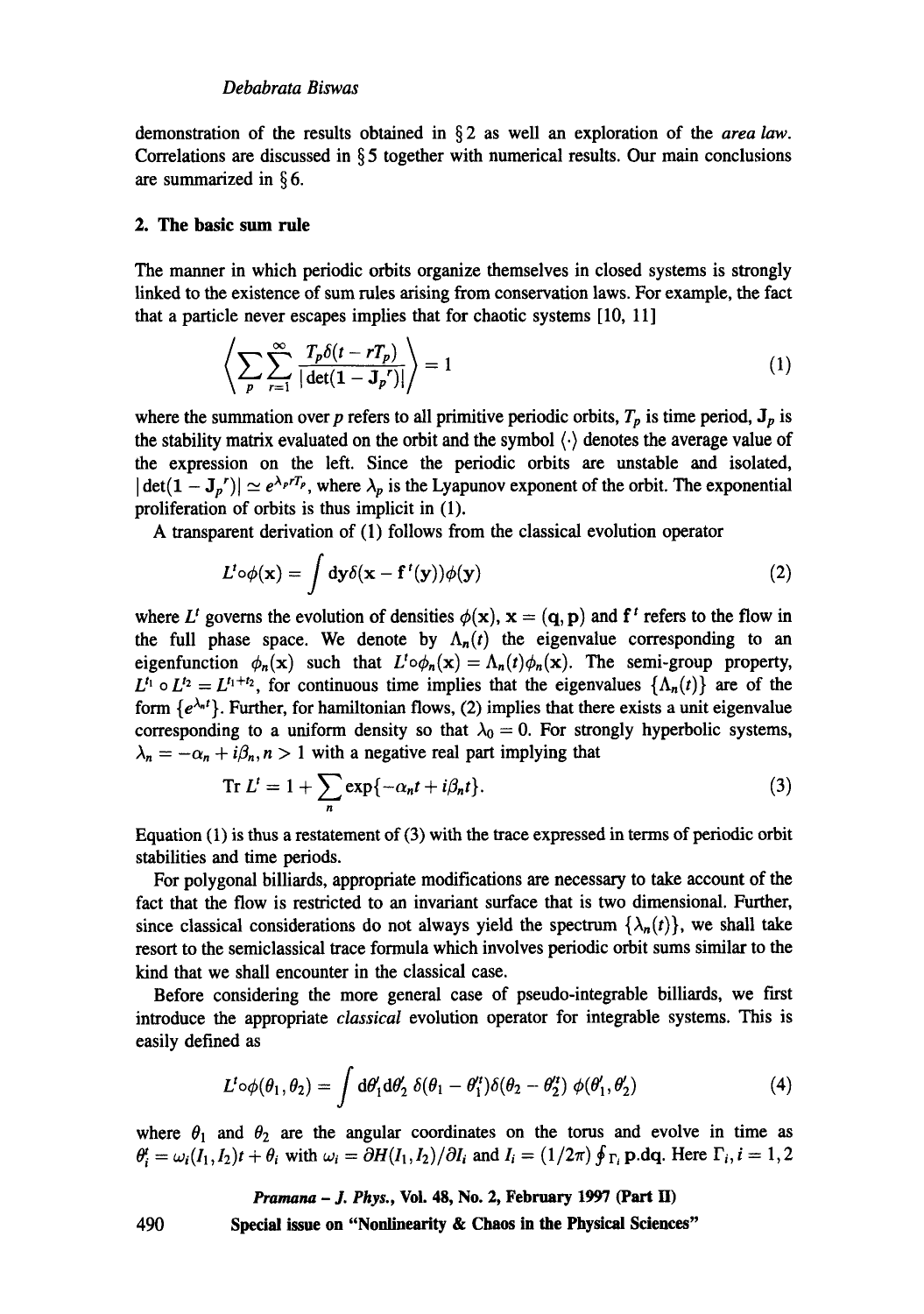refer to the two irreducible circuits on the torus and p is the momentum conjugate to the coordinate q.

It is easy to see that the eigenfunctions  $\{\phi_n(\theta_1,\theta_2)\}\$  are such that  $\phi_n(\theta'_1,\theta'_2)=$  $\Lambda_n(t)\phi_n(\theta_1,\theta_2)$  where  $\Lambda_n(t)= e^{i\alpha_nt}$ . On demanding that  $\phi_n(\theta_1,\theta_2)$  be a single valued function of  $(\theta_1, \theta_2)$ , it follows that  $\phi_n(\theta_1, \theta_2) = e^{i(n_1\theta_1+n_2\theta_2)}$  where  $n = (n_1, n_2)$  is a point on the integer lattice. Thus the eigenvalue,  $\Lambda_n(t) = \exp\{it(n_1\omega_1 + n_2\omega_2)\}.$ 

To illustrate this, we consider a rectangular billiard where the hamiltonian expressed in terms of the actions,  $I_1, I_2$  is  $H(I_1, I_2) = \pi^2 (I_1^2 / L_1^2 + I_2^2 / L_2^2)$  where  $L_1, L_2$  are the lengths of the two sides. With  $I_1 = \sqrt{E}L_1 \cos(\varphi)/\pi$  and  $I_2 = \sqrt{E}L_2 \sin(\varphi)/\pi$ , it is easy to see that at a given energy, E, each torus is parametrized by a particular value of  $\varphi$ . Thus

$$
\Lambda_n(t) = e^{i2\pi t\sqrt{E}(n_1\cos(\varphi)/L_1 + n_2\sin(\varphi)/L_2)}\tag{5}
$$

and the spectrum is continuous. The trace thus involves an integration over  $\varphi$  as well as a sum over all  $n_1, n_2$ :

$$
\operatorname{Tr} L' = \sum_{\mathbf{n}} \int_{-\pi - \mu_{\mathbf{n}}}^{\pi - \mu_{\mathbf{n}}} d\varphi \ e^{il\sqrt{E_{\mathbf{n}}}\sin(\varphi + \mu_{\mathbf{n}})} = 2\pi \sum_{\mathbf{n}} J_0(\sqrt{E_{\mathbf{n}}}l) \tag{6}
$$

where  $J_0$  is a Bessel function,  $l = 2t\sqrt{E}$ ,  $\tan(\mu_n) = n_1L_2/(n_2L_1)$  and  $E_n = \pi^2(n_1^2/L_1^2 +$  $n_2^2/L_2^2$ . On separating out  $n = (0,0)$  from the rest and restricting the summation to the first quadrant of the integer lattice, it follows that

$$
\operatorname{Tr} L^t = 2\pi + 2\pi N \sum_{n} J_0(\sqrt{E_n}l). \tag{7}
$$

where  $N = 4$ . Note that the first term on the right merely states the fact that there exists a unit eigenvalue on every torus labelled by  $\varphi$ . Also, though we have not invoked semiclassics at any stage, the spectrum  ${E_n}$  corresponds to the Neumann spectrum of the billiard considered. We shall subsequently show that this is true in general and for now it remains to express the trace of the evolution operator in terms of periodic orbits.

The trace of  $L^t$  in the integrable case can be expressed as

$$
\operatorname{Tr} L^t = \int d\varphi \int d\theta_1 d\theta_2 \, \delta(\theta_1 - \theta_1^t) \delta(\theta_2 - \theta_2^t). \tag{8}
$$

It follows immediately that the only orbits that contribute are the ones that are periodic. For a rectangular billiard, the integrals can be evaluated quite easily and yields

Tr 
$$
L^t = 4 \sum_{N_1} \sum_{N_2} \frac{4L_1L_2}{l_{N_1,N_2}} \delta(l - l_{N_1,N_2})
$$
 (9)

where  $\{N_1, N_2\}$  are the winding numbers on the torus and label periodic orbits of length  $l_{N_1,N_2}$ . Using (7) and (9), it follows that

$$
4\sum_{N_1}\sum_{N_2}\frac{4L_1L_2}{l_{N_1,N_2}}\,\delta(l-l_{N_1,N_2})=2\pi+2\pi N\sum_n J_0(\sqrt{E_n}l). \hspace{1cm} (10)
$$

Thus, the dominant non-oscillatory contribution to the trace that survives averaging is  $2\pi$ 

*Pramana - J. Phys.,* Vol. 48, No. 2, February 1997 (Part II) Special issue **on "Nonlinearity & Chaos in the Physical Sciences"** 491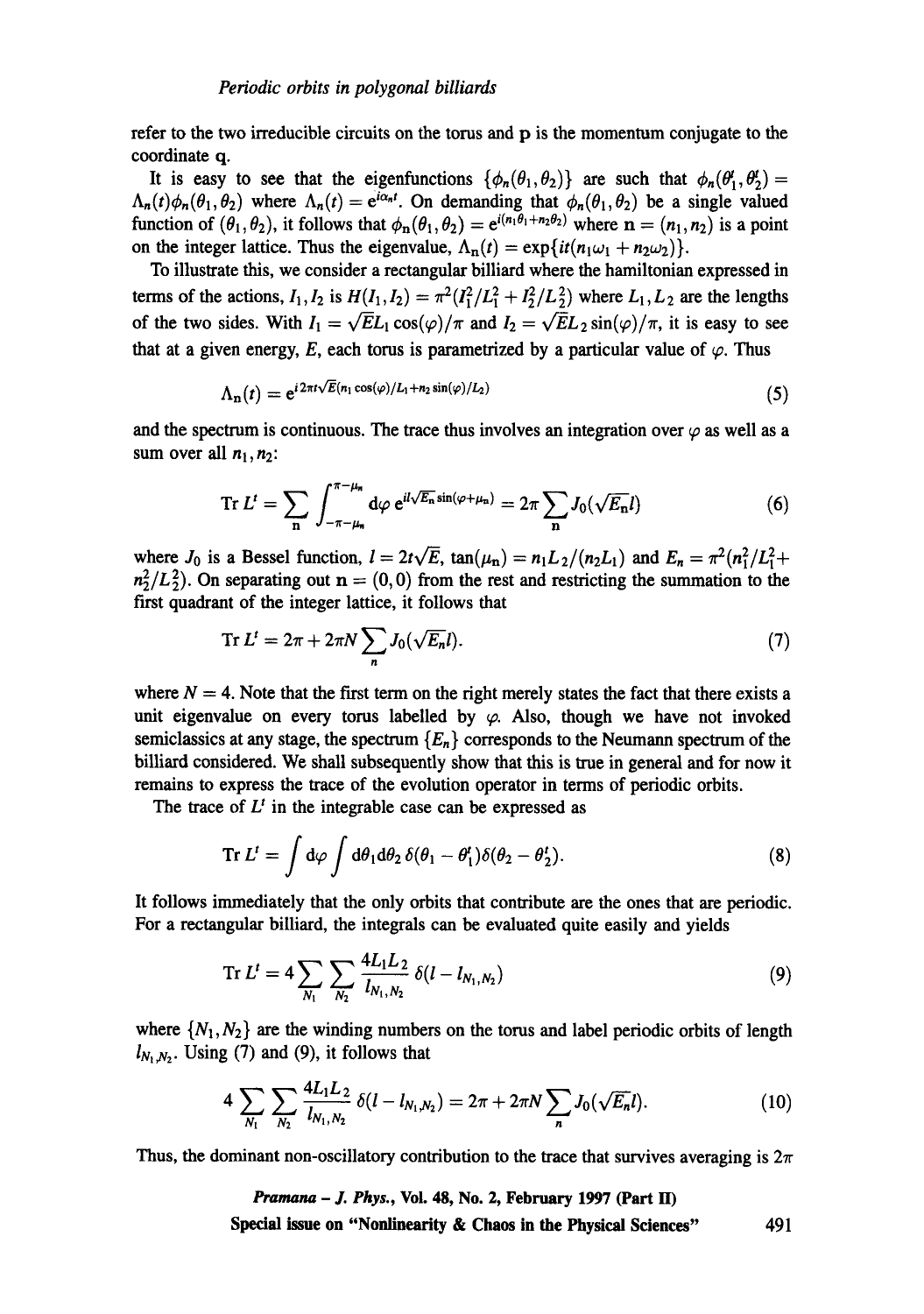

Figure 3. The singly connected region for an L-shaped billiard consists of four copies with edges appropriately identified. A trajectory originating near the  $3\pi/2$ vertex in 1 is plotted in configuration space using bold lines and the corresponding unfolded trajectory is also shown. The latter consists of parallel segments and the trajectory can be parametrized by the angle  $\varphi$  that it makes for example with the  $q_1$ axis.

and this gives rise to the analogue of (1)

$$
4\left\langle \sum_{N_1}\sum_{N_2}\frac{4L_1L_2}{l_{N_1,N_2}}\,\delta(l-l_{N_1,N_2})\right\rangle=2\pi\tag{11}
$$

The proliferation rate for the rectangular billiard thus follows from these considerations.

These ideas can be generalized for polygonal billiards that are pseudo-integrable even though the structure of the invariant surface no longer allows one to use *action and angle*  variables.

For both integrable and pseudo-integrable polygonal billiards, the dynamics in phase space can be viewed in a singly connected region by executing  $2g$  cuts in the invariant surface and identifying edges appropriately. At a given energy, the motion is parametrized by the angle,  $\varphi$ , that a trajectory makes with respect to one of the edges. As a trivial example, consider the rectangular billiard. The singly connected region is a larger rectangle consisting of four copies corresponding to the four directions that a trajectory can have and these can be glued appropriately to form a toms [12]. As a non-trivial example, consider the L-shaped billiard of figure (1) which is pseudo-integrable with its invariant surface having,  $g = 2$ . Alternately, the surface can be represented by a singly connected region in the plane (see figure 3) and consists of four copies corresponding to the four possible directions an orbit can have and these are glued appropriately. A trajectory in phase space thus consists of parallel segments at an angle  $\varphi$  measured for example with respect to one of the sides. It will be useful to note at this point that the same trajectory can also be represented by parallel segments at angles  $\pi - \varphi$ ,  $\pi + \varphi$  and  $2\pi - \varphi$ . In general, the number of directions for representing a trajectory equals the number of copies, N, that constitute the invariant surface.

The classical propagator on an invariant surface parametrized by  $\varphi$  is thus

$$
L^{t}(\varphi) \circ \phi(\mathbf{q}) = \int d\mathbf{q}' \, \delta(\mathbf{q} - \mathbf{q}''(\varphi)) \, \phi(\mathbf{q}') \tag{12}
$$

where q refers to the position in the singly connected region and  $q''(\varphi)$  is the time evolution parametrized by  $\varphi$  as described above.

*Pramana - J. Phys.,* **Vol. 48, No. 2, February 1997 (Part ED 492 Special issue on "Nonlinearity & Chaos in the Physical Sciences"**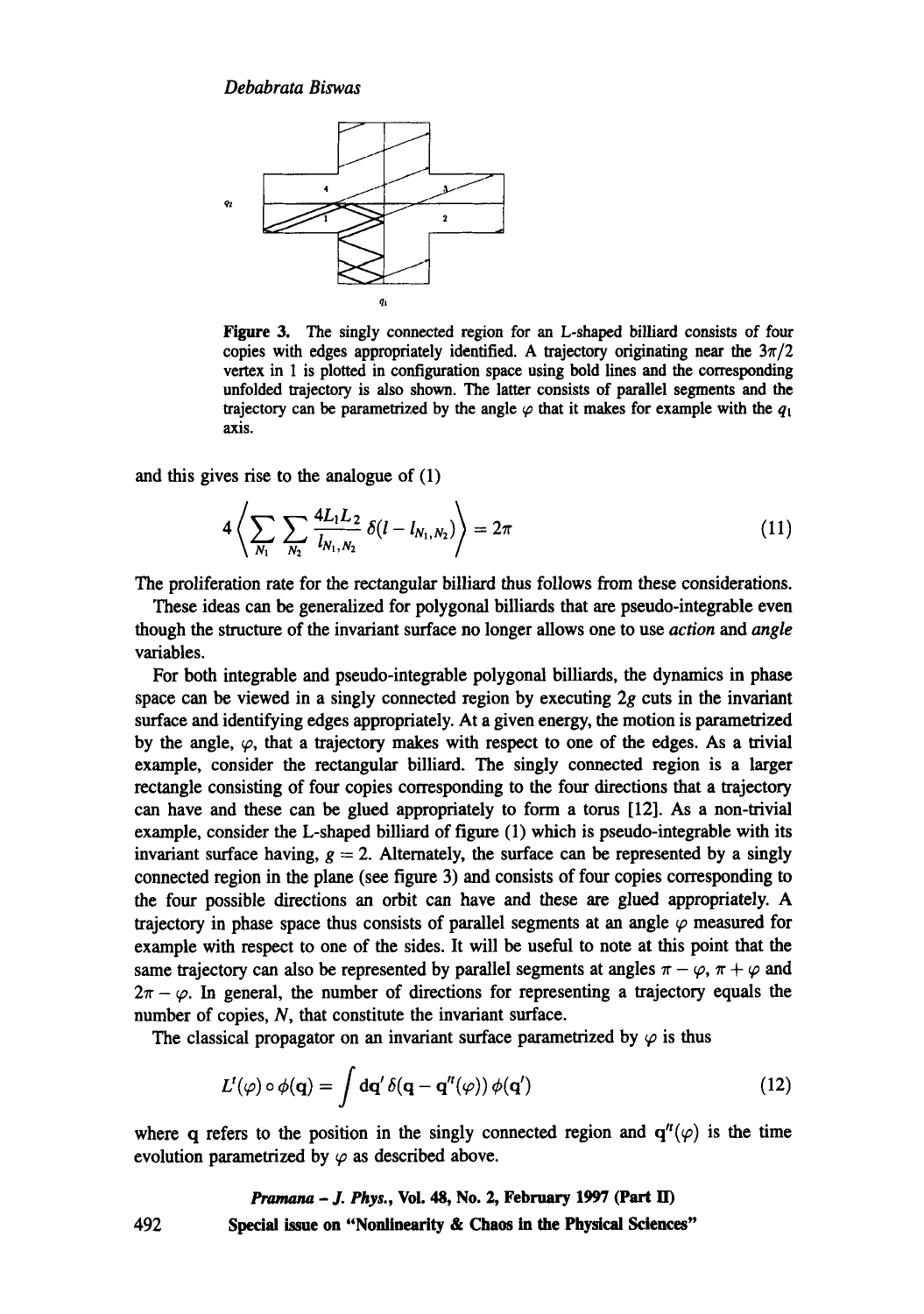The trace of  $L^t(\varphi)$  takes into account all possible invariant surfaces that exist and hence involves an additional integration over  $\varphi$ . Thus

$$
\operatorname{Tr} L^{\prime} = \int d\varphi \int d\mathbf{q} \, \delta(\mathbf{q} - \mathbf{q}^{\prime}(\varphi)). \tag{13}
$$

Clearly the only orbits that contribute are the ones that are periodic. Further, the q integrations are simpler if we transform to a local coordinate system with one component parallel to the trajectory and the other perpendicular. Thus  $\delta_{\parallel}(q_{\parallel} - q_{\parallel}^t) = (1/v)\delta(t - rT_p)$ where v is the velocity,  $T_p$  is the period of the orbit and r is the repetition number. Similarly, for an orbit of period *T<sub>p</sub>* parametrised by the angle  $\varphi_p$ ,  $\delta_{\perp}(q_{\perp} - q_{\perp}^i) =$  $\delta(\varphi - \varphi_p)/|\partial q_{\perp}/\partial \varphi|_{\varphi=\varphi_p}$  where  $|\partial q_{\perp}/\partial \varphi|_{\varphi=\varphi_p} = r l_p$  for marginally unstable billiards. Putting these results together and noting that each periodic orbit occurs in general at N different values of  $\varphi$ , we finally have

$$
\operatorname{Tr} L^t = \sum_n \Lambda_n(t) = N \sum_p \sum_{r=1}^{\infty} \frac{a_p}{r l_p} \delta(l - r l_p) \tag{14}
$$

where  $l = tv$  and the summation over p refers to all primitive periodic orbit families with length  $l_p$  and occupying an area  $a_p$ . Note that (9) is a special case of (14) which holds for both integrable and non-integrable polygonal billiards.

It is possible to re-express the periodic orbit sum in (14) starting with the appropriate quantum trace formula [13]

$$
\sum_{n} \delta(E - E_{n}) = d_{\text{av}}(E) + \frac{1}{\sqrt{8\pi^{3}}} \sum_{p} \sum_{r=1}^{\infty} \frac{a_{p}}{\sqrt{krl_{p}}} \cos\left(krl_{p} - \frac{\pi}{4} - \pi rn_{p}\right) \quad (15)
$$

Here  $d_{av}(E)$  refers to the average density of quantal eigenstates,  $k = \sqrt{E}$ ,  $l_p$  is the length of a primitive periodic orbit family. The phase  $\pi m_p$  is set to zero while considering the Neumann spectrum while in the Dirichlet case,  $n_p$  equals the number of bounces that the primitive orbit suffers at the boundary. For convenience, we have chosen  $\hbar = 1$  and the mass  $m = 1/2$ . Starting with the function

$$
g(l) = \sum_{n} f(\sqrt{E_n}l) e^{-\beta E_n} = \int_{\epsilon}^{\infty} dE f(\sqrt{E}l) e^{-\beta E} \sum_{n} \delta(E - E_n)
$$
 (16)

where  $f(x) = \sqrt{2/\pi x} \cos(x - \pi/4)$  and  $0 < \epsilon < E_0$ , it is possible to show using (15) that for polygonal billiards [15]

$$
\sum_{p} \sum_{r=1}^{\infty} \frac{a_p}{rl_p} \delta(l - rl_p) = 2\pi b_0 + 2\pi \sum_{n} f(\sqrt{E_n}l)
$$
\n(17)

for  $\beta \rightarrow 0^+$ . In the above,

$$
b_0 = \sum_p \sum_r \frac{a_p (-1)^{m_p}}{4\pi} \int_0^{\epsilon} dE f(\sqrt{E}l) f(\sqrt{E}rl_p)
$$
 (18)

and is a constant [15, 16]. It follows from (17) and (14) that

$$
\text{Tr } L^t = \sum_{p} \sum_{r=1}^{\infty} \frac{N a_p}{r l_p} \, \delta(l - r l_p) = 2\pi N b_0 + 2\pi N \sum_{n} f(\sqrt{E_n} l). \tag{19}
$$

*Pramana- J. Phys.,* **Vol. 48, No. 2, February 1997 (Part lI)** 

**Special issue on "Nonlinearity & Chaos in the Physical Sciences"** 493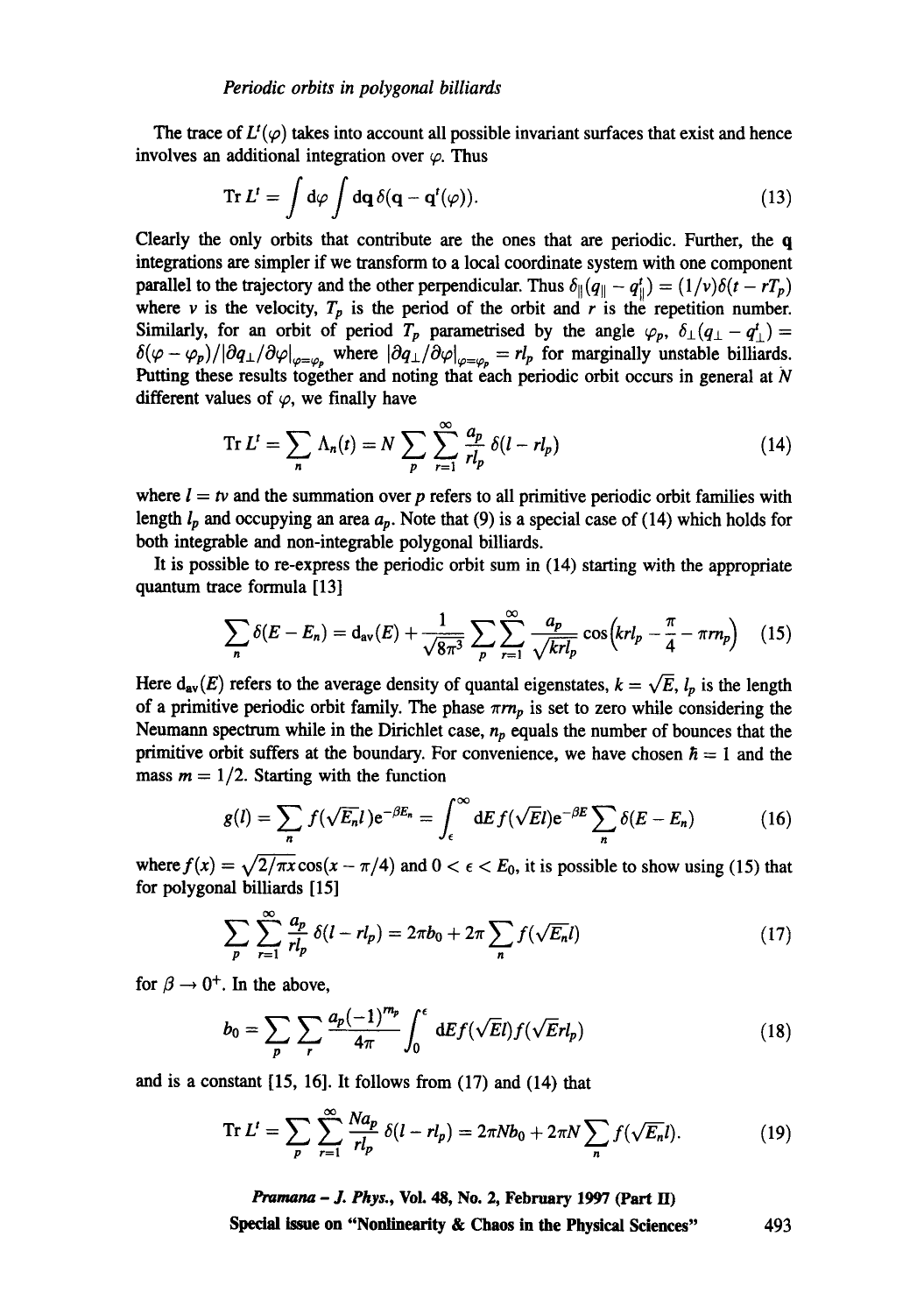where  ${E_n}$  are the Neumann eigenvalues of the system. As in the case of the rectangular billiard, the oscillatory contributions wash out on averaging so that

$$
\left\langle \sum_{p} \sum_{r=1}^{\infty} \frac{a_p}{r l_p} \delta(l - r l_p) \right\rangle = 2\pi b_0 \tag{20}
$$

This is the central result of this section and forms the basic sum rule obeyed by periodic orbit families.

A few remarks about this derivation and the magnitude of  $b_0$  are however in order. Equation (14) is exact for the L-shaped billiard and all other boundaries which preclude the existence of isolated periodic orbits. However, even for these shapes, the semiclassical trace formula is only an approximation to the exact density whenever the billiard in question is pseudo-integrable. In this sense, the sum rule in (20) is not expected to be exact. However, we believe the existence of higher order corrections (such as diffraction) affects the magnitude of the constant  $b_0$  while preserving the constant nature of the periodic orbit sum on the left.

In the integrable case it is easy to show from other considerations that  $b_0 = 1/N$  where  $N$  is the number of sheets that constitute the invariant surface [15]. This also follows from (10) and (19) since  $b_0N = 1$ . For pseudo-integrable billiards, each invariant surface parametrised by  $\varphi$  has an eigenvalue,  $\Lambda_0(\varphi) = 1$ . Thus the non-oscillatory part of the trace should equal  $\int \Lambda_0(\varphi) d\varphi$  and to a first approximation this yields  $2\pi$  implying that  $b_0 = 1/N$ . However each singular vertex connects two distinct points at any angle  $\varphi$  and hence the integration over  $\varphi$  is non-trivial. We can therefore state that  $b_0$  is approximately *1/N* in the pseudo-integrable case while this is exact in the integrable case. We shall show numerically that the magnitude of deviations (from  $1/N$ ) in the pseudo-integrable case depends on the existence of periodic orbit pairs at the singular vertex. First however, we briefly describe the algorithms used to determine periodic orbit families.

### **3. Algorithm~ for determining periodic orbits**

Periodic orbits in polygonal billiards are generally hard to classify. Unlike integrable billiards, they cannot be described by two integers which count the number of windings around the two irreducible circuits on the torus though in exceptional cases this can indeed be done. However, since the invariant surface has a well-defined genus, it is expected that a set of integers  $N = \{N_1, N_2, \ldots, N_{2g}\}\$  obeying the relationship

$$
\omega_i = \frac{2\pi N_i}{T_N} \tag{21}
$$

can be used to label periodic orbits. Here  $\omega_i$  refers to the frequency corresponding to each irreducible circuit  $\Gamma_i$  and depends on the energy, E and the angle  $\varphi$  that labels each invariant surface. Note however that not all points on this multi-dimensional integer lattice are allowed since there are constraints and this method of labelling orbits becomes cumbersome for surfaces of higher genus. Nevertheless, we illustrate the idea here for the L-shaped billiard of figure 1.

Let the length of the two bouncing ball orbits in the X-direction be  $L_1$  and  $L_2$ respectively and their lengths in the Y-direction be  $L_3$  and  $L_4$ . These define the irreducible

#### 494 *Pramana - J. Phys.,* **Vol. 48, No. 2, February 1997 (Part H) Special issue on "Nonlinearity & Chaos in the Physical Sciences"**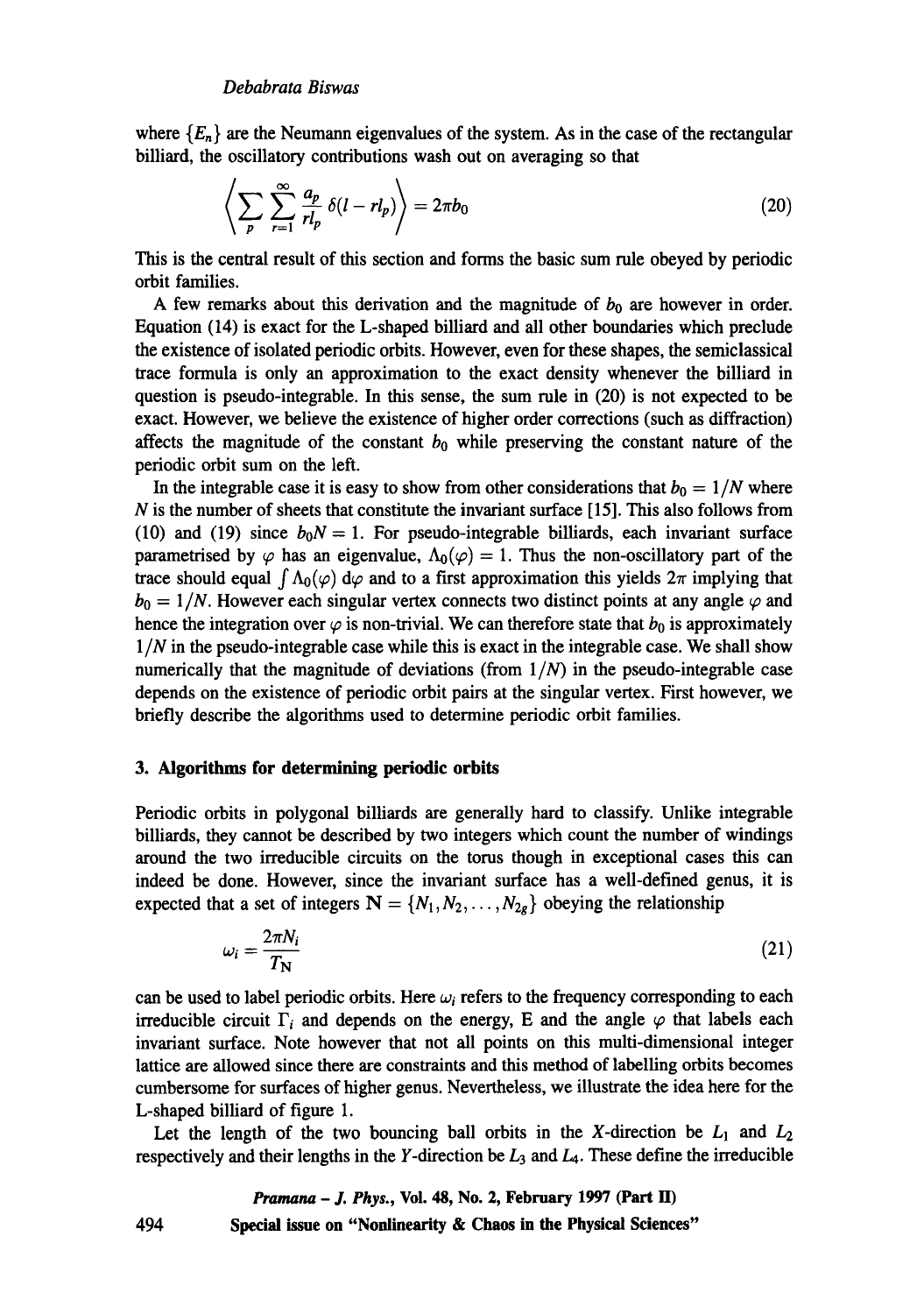circuits for the L-shaped billiard. Thus:

$$
\frac{v \cos(\varphi)}{2L_1} = \frac{2\pi N_1}{T_N}
$$
  
\n
$$
\frac{v \cos(\varphi)}{2L_2} = \frac{2\pi N_2}{T_N}
$$
  
\n
$$
\frac{v \sin(\varphi)}{2L_3} = \frac{2\pi N_3}{T_N}
$$
  
\n
$$
\frac{v \sin(\varphi)}{2L_4} = \frac{2\pi N_4}{T_N}
$$
\n(22)

This implies that the angle  $\varphi$  at which a periodic orbit can exist is such that

$$
\tan(\varphi) = \frac{N_3 L_3 + N_4 L_4}{N_1 L_1 + N_2 L_2} \,. \tag{23}
$$

Equations (23) and (22) merely express the fact that any periodic orbit should have integer number of windings around the irreducible circuits. Thus, the total displacement along the X-direction should be  $2(N_1L_1 + N_2L_2)$  while the total displacement in the Ydirection should be  $2(N_3L_3 + N_4L_4)$  where  $N_i$  are integers. As mentioned before however, not all realizations of  $\{N_i\}$  correspond to real periodic orbits and the final step consists in checking numerically whether a periodic orbit at the angle  $\varphi$  (given by (23)) exists. Note that one member of each family necessarily resides at one of the singular vertices and hence it is sufficient to verify the existence of this orbit.

This method works equally well for other billiards with steps (see figure 1) and the number of integers necessary to describe orbits increases with the number of steps. An alternate method which exploits the fact that periodic orbits occur in families is often useful when the irreducible circuits are not obvious and this is described below.

Note that a non-periodic orbit originating from the same point  $q$  (e.g. the singular vertex) as a periodic orbit but with a momentum slightly different (from the periodic orbit) suffers a net transverse deviation  $q_{\perp} = (-1)^{n_{\varphi}} \sin(\varphi - \varphi_p) l_{\varphi}$ . Here  $l_{\varphi}$  is the distance traversed by a non-periodic orbit at an angle  $\varphi$  after  $n_{\varphi}$  reflections from the boundary and  $\varphi_p$  is the angle at which a periodic orbit exists. This provides a correction to the initial angle and a few iterations are normally sufficient to converge on a periodic orbit with good accuracy. In order to obtain all periodic orbits, it is necessary to shoot trajectories from every singular vertex since one member of each family resides at one of these vertices.

Apart from the length of a periodic orbit, it is also important to compute the area occupied by the family. This can be achieved by shooting a single periodic trajectory which resides at a singular vertex and by noting that this orbit lies on the edge of a family. Thus if the rest of the family lies on the left neighbourhood initially, it is necessary to determine the perpendicular distance from a singular vertex to this trajectory every time the initial neighbourhood lies towards this singular vertex. The shortest of these perpendicular distances gives the transverse extent of the family and the area can thus be computed.

These algorithms have been used to generate the lengths  ${l_p}$  and areas  ${a_p}$  of primitive orbits in the L-shaped billiard as well as the two and three step billiards. We present our numerical results in the following sections.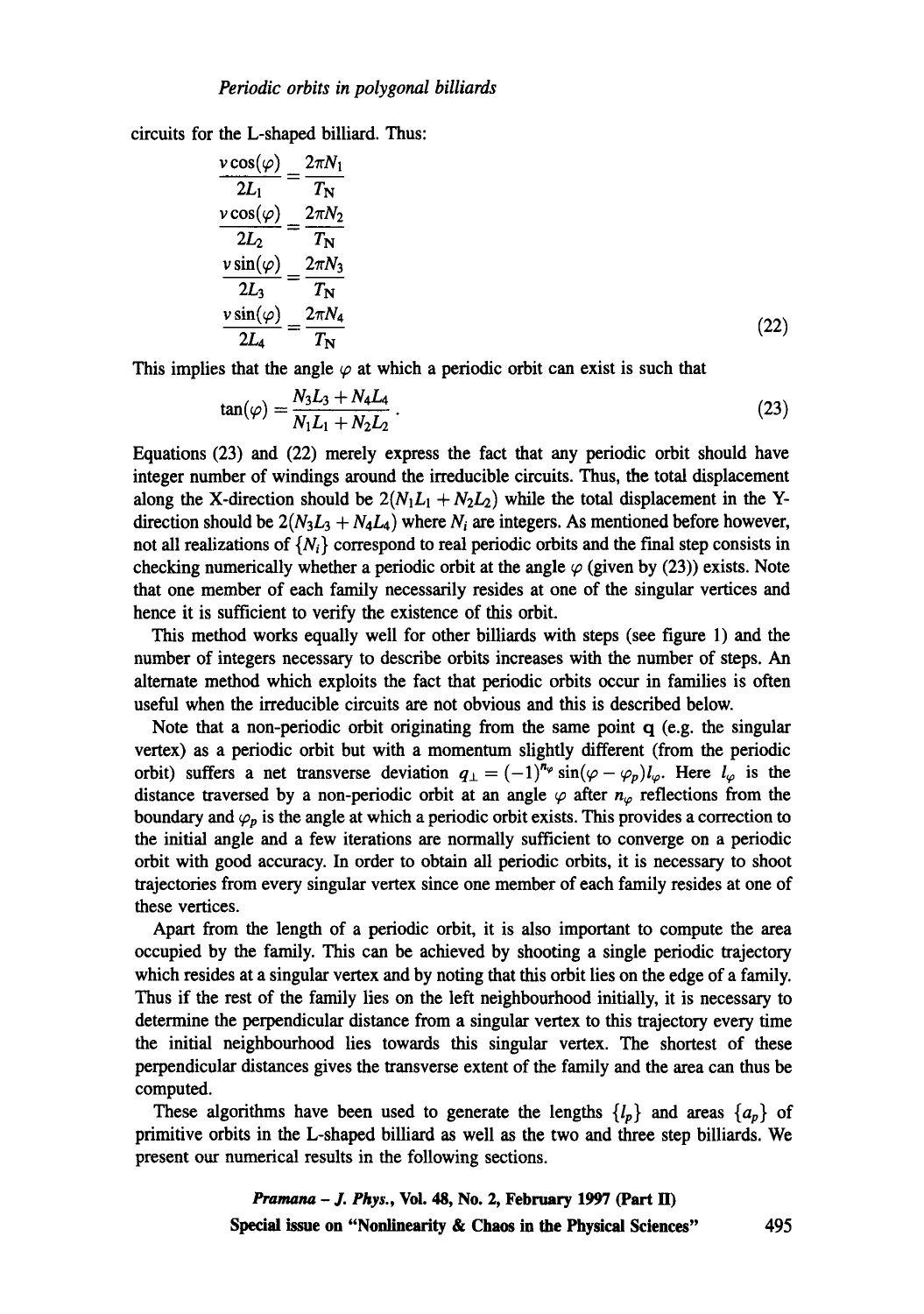

Figure 4. A demonstration of the sum rule for the 1-step billiard. The curve with slope significantly different corresponds to a degenerate example.

### **4. Numerical results: The sum rule and area law**

We present here our numerical results on the 1-step (L-shaped), 2-step and 3-step billiards. Their invariant surfaces have genus 2, 3 and 4 respectively and the quantities we shall study are the sum rule derived in § 2 and the variation of  $\langle a(l) \rangle$  with *l* and the genus, g of the invariant surface.

The sum rule we wish to study can be re-expressed as

$$
S(l) = \frac{1}{2\pi} \sum_{p} \sum_{r} r_{l_p \le l} \frac{a_p}{rl_p} \simeq b_0 l \tag{24}
$$

and this is plotted in figure 4 for four different 1-step (L-shaped) billiards. Notice first that in each ease the behaviour is linear as predicted by (24). Besides, in three of the four cases, the slopes are quite close ( $b_0 \simeq 0.27$ ) and these correspond to non-degenerate Lshaped billiards with sides that are unequal and irrationally related. The one with a substantially larger slope ( $b_0 \simeq 0.32$ ) is a degenerate case of a square with a quarter removed and for this system there exist a substantial number of periodic orbit pairs at the same angle on the two adjacent edges at the singular vertex. The differences between the degenerate and non-degenerate case also persists in other quantities as we shall shortly see.

We next plot *S(l)* for non-degenerate examples of a I, 2 and 3-step billiards in figure 5. The number of orbits considered are far less due to increased computational effort though the linear behaviour is obvious in all three cases. The slopes are again close to 0.25 and vary from  $b_0 \simeq 0.24$  to  $b_0 \simeq 0.28$ .

Thus, periodic orbits obey a basic sum rule given by  $(24)$  where  $b_0$  is a constant. Further, the magnitude of  $b_0$  is close to 0.25 in all cases and the deviations from this value are larger in the degenerate case where periodic orbit pairs exist at the singular vertex.

The sum rule yields the proliferation rate of periodic orbits

$$
N(l) = \frac{\pi b_0 l^2}{\langle a(l) \rangle} \tag{25}
$$

where  $\langle a(l) \rangle$  is the average area occupied by periodic orbit families with length less than *I*. In the case of integrable polygons  $\langle a(l) \rangle$  is a constant and equals AN where A is the area of the billiard while  $b_0 = 1/N$ . For pseudo-integrable cases, the areas  $a_p$  occupied by

## *Pramana - J. Phys.,* **Voi. 48, No. 2, February 1997 (Part** lI)

**496 Spedal issue on "Nonlinearity & Chaos in the Physical Sciences"**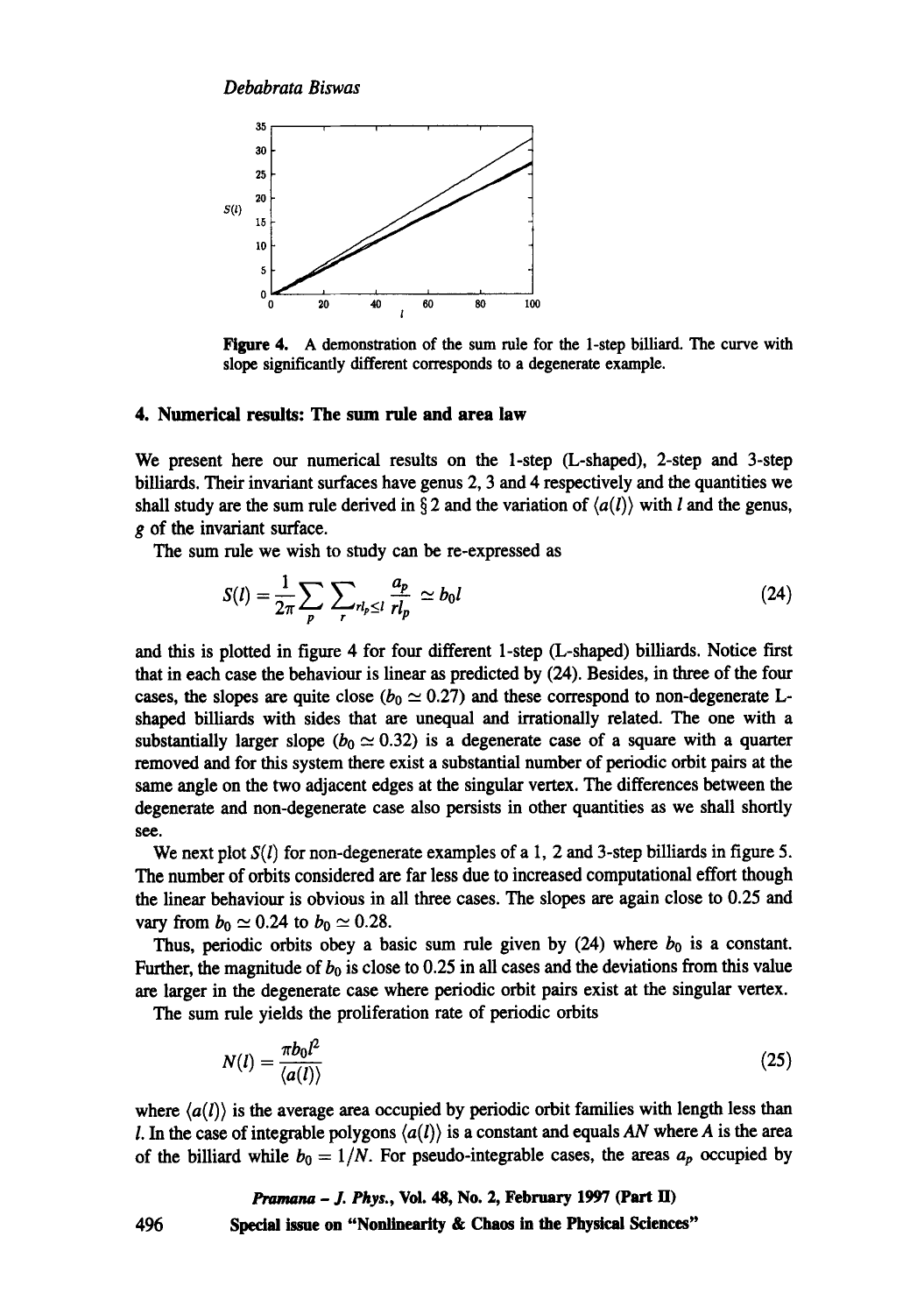

Figure 5. The sum rule for a 1, 2 and 3-step billiard. They are respectively the middle, bottom and top curves.



Figure 6. The normalized average area,  $\overline{\langle a(l) \rangle} = \langle a(l) \rangle / NA$  as a function of the length  $l$  for 3 examples of the 1-step billiard. The saturation value differs for the degenerate example mentioned earlier.



Figure 7. The normalized area for an example each of the 1-step (top), 2-step (middle) and 3-step (bottom) billiards.

individual periodic orbit families generically occupy a wide spectrum bounded above by *NA.* As the length of a family increases, encounters with singular vertices are more frequent so that the transverse extent of family decreases. Quantitative predictions about the behaviour of  $\langle a(l) \rangle$  are however difficult and we provide here some numerical results.

Figure 6 shows a plot of  $\langle a(l) \rangle/NA$  for three different L-shaped billiards one of which is the degenerate case presented in figure 4. The average area increases initially before saturating for large  $l$  in all cases. The normalized saturation value seems to be independent of the ratio of the sides as long as they are irrationally related (we have

> *Pramana - J. Phys.,* Vol. 48, No. 2, February 1997 (Part ID Special issne on "Nonlinearity **& Chaos in the Physical Sciences"** 497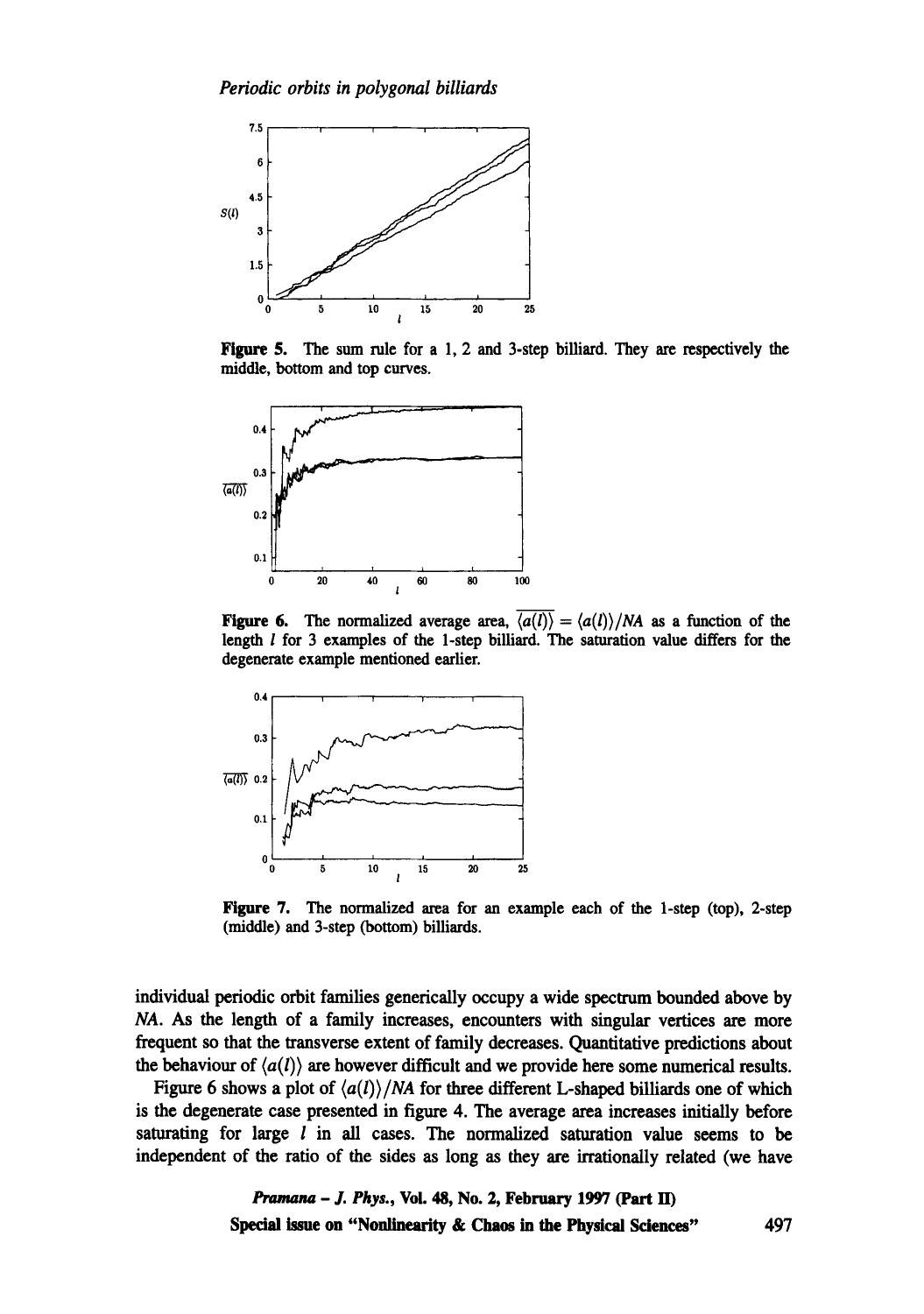### *Debabrata Biswas*

observed this for other cases not presented here) but is very different for the degenerate example of a square with a quarter removed.

A comparison of non-degenerate 1, 2 and 3-step billiards is shown in figure 7. Recall that the invariant surfaces for these have genus respectively equal to 2, 3 and 4. The saturation observed for the 1-step (L-shaped) case seems to be a common feature and interestingly the normalised average saturation value decreases. This is however expected since the number of singular vertices increases with the genus thereby reducing the average transverse extent of orbit families at any given length.

These observations allow us to conclude that for short lengths, the proliferation law is sub-quadratic. Asymptotically however,  $N(l) \sim l^2$  as in integrable billiards. Further, the asymptotic proliferation rate for billiards with the same area A increases with the genus due to a decrease in the asymptotic normalized saturation value of  $\langle a(l) \rangle$ .

These numerical results provide a qualitative picture of the area law and show that periodic orbits in polygonal billiards are organized such that they obey a sum rule. Quantitative predictions would require a more extensive numerical study such that empirical laws for the saturation value and its variation with the genus can be arrived at.

### **5. Correlations in the length spectrum**

498

Our numerical explorations so far have been focussed on the average properties of the length spectrum. We shall now attempt to understand the nature of the fluctuations and characterize their statistical properties.

Fluctuations in the length spectrum are generally difficult to study from purely classical considerations. There are notable exceptions however. Fluctuations in the integrable case can be studied using the Poisson summation formula since the lengths of orbits are expressed in terms of integers  $\{N_1, N_2\}$  [17]. The other extreme is the motion on surfaces of constant negative curvature where the Selberg trace formula provides an *exact* dual relationship between the classical lengths and the eigenvalues of the Laplace-Beltrami operator [18]. For other systems, a possible way of studying fluctuations in the length spectrum lies in inverting the semiclassical quantum trace formula. For pseudointegrable billiards, this has been achieved in  $\S 2$  and the integrable density of lengths, *N(1)* can be expressed as

$$
N(l) = \frac{\pi b_0 l^2}{\langle a(l) \rangle} + \frac{2\pi}{\langle a(l) \rangle} \sum_{n} \int_0^l \mathrm{d}l' \; l' f(\sqrt{E_n} l') \tag{26}
$$

Statistical properties of the fluctuations can thus be studied using techniques introduced for the fluctuations in the quantum energy spectrum [19, 9].

The correlations commonly studied are the nearest neighbour spacings distribution,  $P(s)$  and a two-point correlation referred to as the spectral rigidity,  $\Delta_3(L)$ . The rigidity measures the average mean square deviation of the staircase function  $N(l)$  from the best fitting straight line over  $L$  mean level spacings. For a normalised (unit mean spacing) Poisson spectrum,  $P(s) = e^{-s}$  while  $\Delta_3(L) = L/15$ . These features are commonly observed in the quantum energy spectrum of integrable systems as well as in their length spectrum. For chaotic billiards, the quantum energy spectrum generically produces non-Poisson statistics while the length spectrum correlations are Poisson for long orbits at

*Pramana - J. Phys.,* **Vol. 48, No. 2, February 1997 (Part H) Special issue on "Nonlinearity & Chaos in the Physical Sciences"**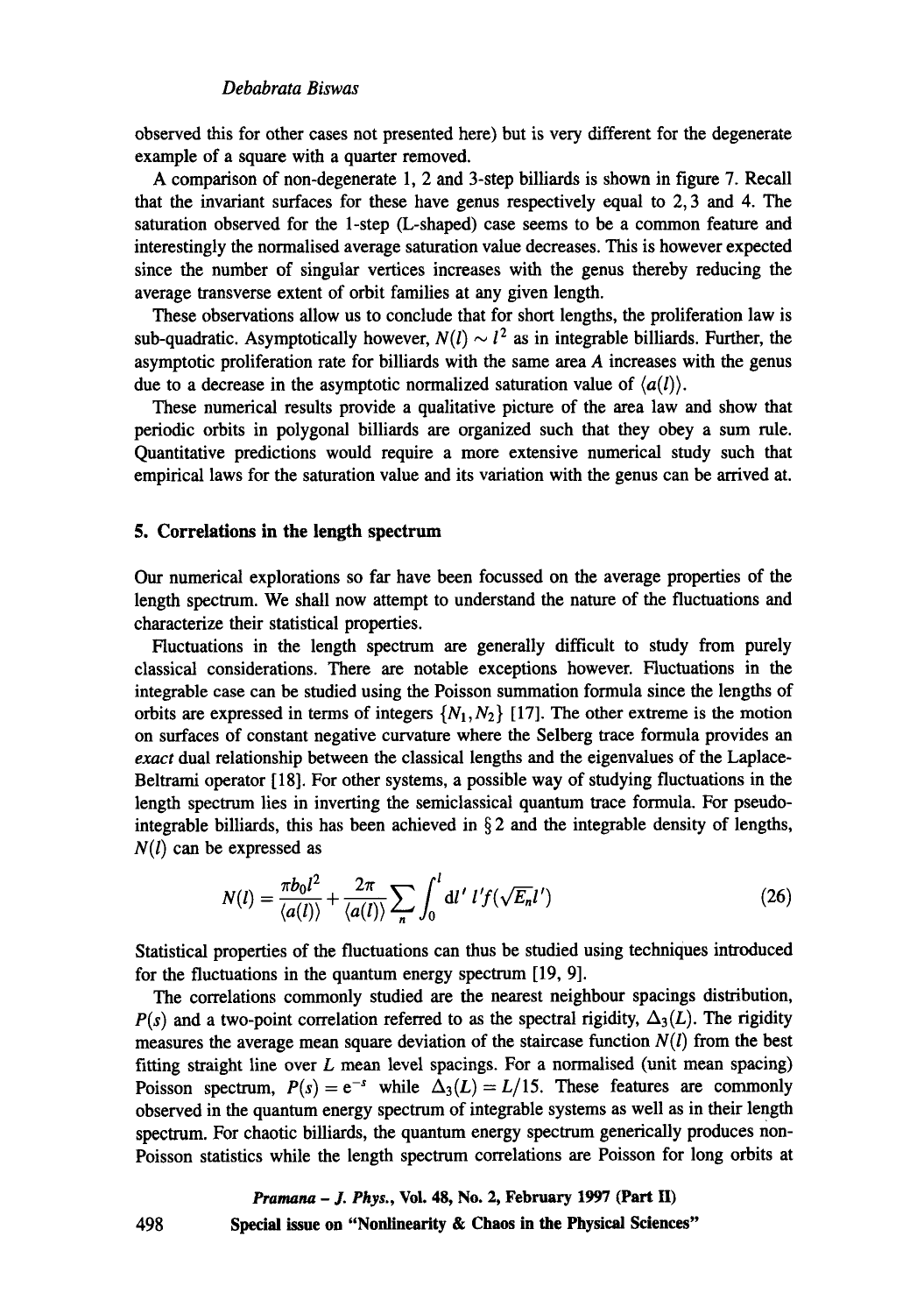

Figure 8. The nearest neighbour spacings distribution for a non-degenerate example of a 1-step billiard. Also plotted is the Poisson distribution.



Figure 9. The spectral rigidity for the 1-step billiard together with the *L/15 line.* 



Figure 10. The nearest neighbour distribution for a 3-step billiard. The available lengths are much smaller and minor deviations from Poisson behaviour can be observed.

least over short ranges [20]. There are however deviations that can be observed in  $\Delta_3(L)$ for short orbits or over longer ranges in the spectrum [20]. With this background, we now present our results for pseudo-integrable billiards.

Figures (8) and (9) show plots of  $P(s)$  and  $\Delta_3(L)$  for a non-degenerate L-shaped billiard. A total of 3000 lengths have been considered after excluding the shortest 3000 orbits. The correlations are clearly Poissonian as in the case of integrable or chaotic billiards.

For the 3-step billiard where fewer lengths are available (about 1250), we have carried out a similar study and the results are shown in figures (10) and (11). Deviations from the

> *Pramana - J. Phys.,* Vol. 48, No. 2, February 1997 (Part H) Special issue on "Nonlinearity **& Chaos in the Physical Sciences"** 499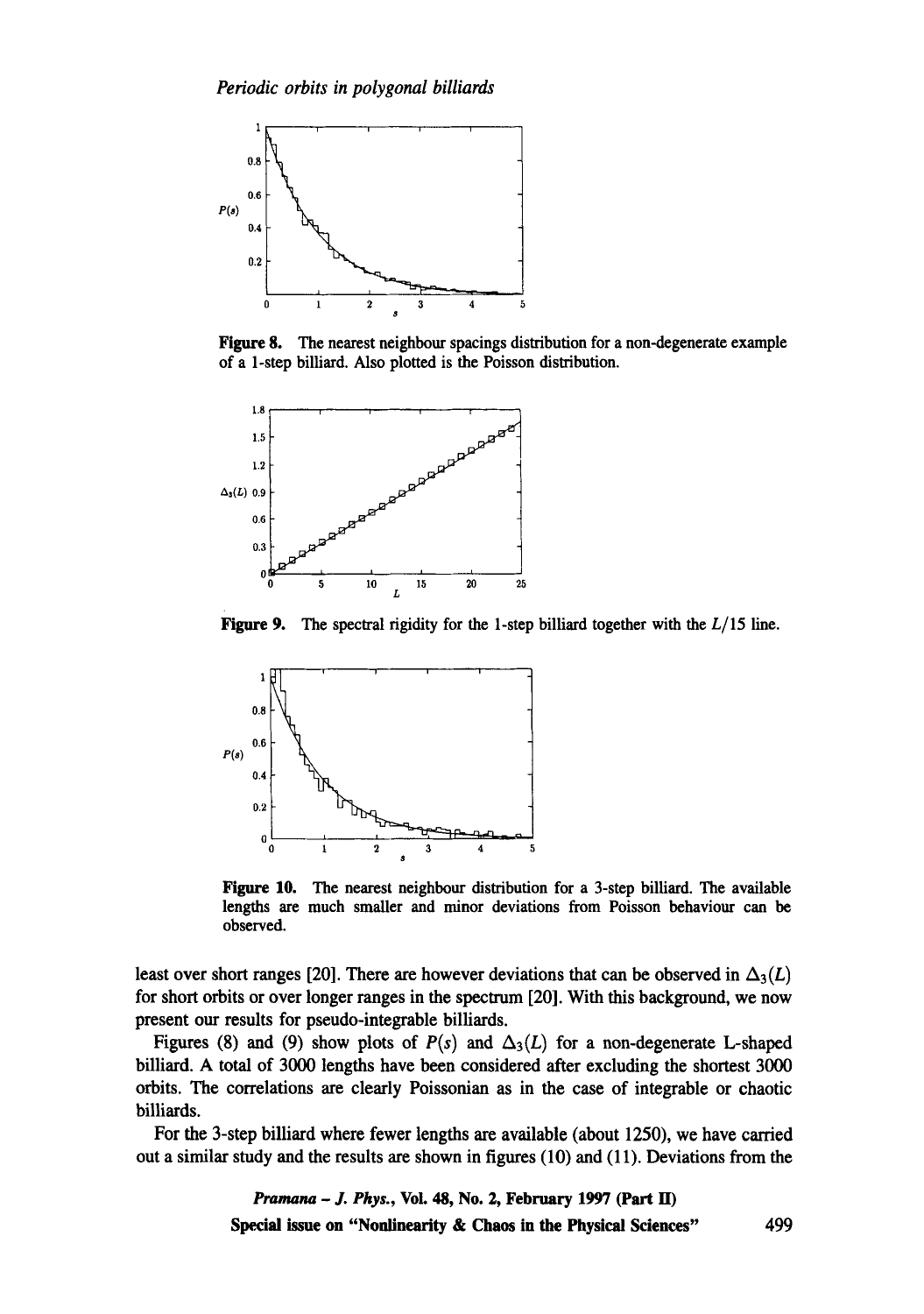*Debabrata Biswas* 



Figure 11. The spectral rigidity for the 3-step billiard considered earlier. The deviations from Poisson behaviour is more pronounced for this measure.

Possion behaviour can now be seen especially in the spectral rigidity. By considering shorter lengths in the L-shaped billiard, similar deviations were observed.

The statistical properties of fluctuations in the length spectrum of pseudo-integrable systems are thus similar to those of chaotic billiards. For long orbits the correlations are Poisson while deviations exist for shorter orbits.

### **6. Discussions and conclusions**

Quantum billiards are experimentally realizable in the form of microwave cavities since the wave equations are identical [21, 22]. They are also interesting in their own right and have proved to be the testing grounds for several ideas in the field of quantum chaos. Of all possible shapes, polygonal billiards have perhaps been the least understood largely because very little was known about the organization of periodic orbits. The results presented here have however been used recently to obtain convergent semiclassical eigenvalues with arbitrary non-periodic trajectories [23] as well to demonstrate that periodic orbits provide excellent estimates of two-point correlations in the quantum energy spectrmn [16]. Though it is beyond the scope of this article to review these recent developments on quantum polygonal billiards, we refer the interested reader to these articles and the references contained therein.

In the previous sections we have explored the organization of periodic orbits in rational polygonal billiards that are pseudo-integrable. Our main conclusions are as follows:

- Orbit families obey the sum rule  $\langle \sum_{p} \sum_{r=1}^{\infty} a_p \delta(l r l_p)/(r l_p) \rangle = 2\pi b_0$  thereby giving rise to the proliferation law  $N(l) = \pi b_0 l^2 / \langle a(l) \rangle$  for all rational polygons.
- The quantity  $b_0$  is approximately  $1/N$  in generic rational billiards and deviations from this value are observed to be significant in degenerate situations.
- $\langle a(l) \rangle$  increases initially before saturating to a value much smaller than the maximum allowed area *NA. The* asymptotic proliferation law is thus quadratic even for systems that are not almost-integrable and the density of periodic orbits lengths is far greater than an equivalent integrable systems having the same area.
- The normalized average area  $\langle a(l) \rangle / NA$  decreases with the genus of the billiard while  $b_0$  is approximately  $1/N$ . Periodic orbits thus proliferate faster with an increase in genus.

#### *Pramana - J. Phys.,* Voi. 48, No. 2, February 1997 (Part ID

**500** Special issue **on "Nonlinearity & Chaos in the Physical Sciences"**